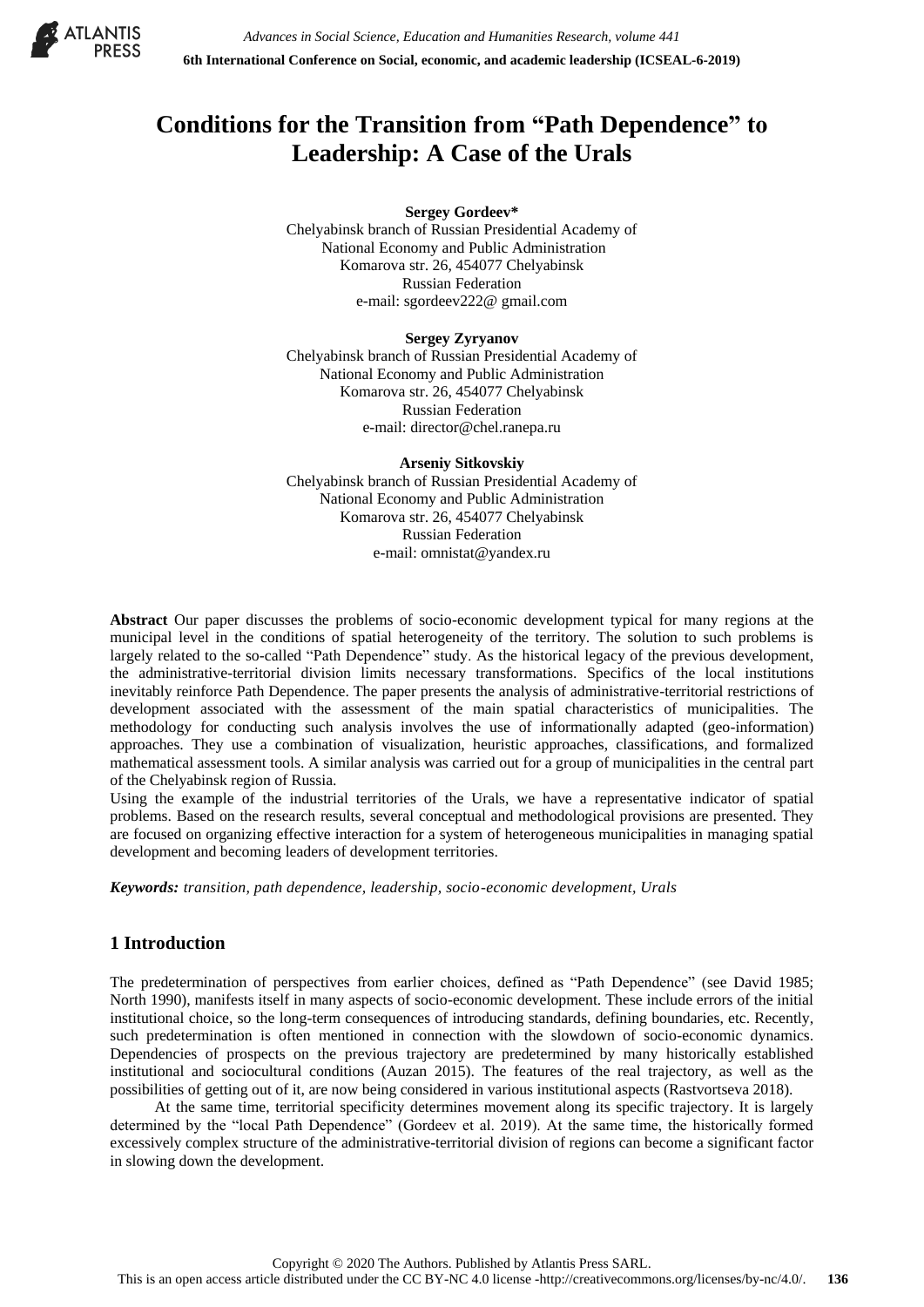The presence of sharp deviations in the "Local Path Dependence" is most noticeable at the municipal level where under the general institutional foundations of management, the objects themselves - municipalities can radically differ. Among them, there can be large cities (including cities with over a million population, which have a complex internal structure), medium and small cities (including single-industry towns) and municipal areas (including heterogeneous, small towns, urban settlements and rural settlements). In any such heterogeneous set of spatial objects limited by borders (existing administrative-territorial division), various development trajectories will inevitably arise.

The historically formed grid of the administrative-territorial division of Russia in many respects determines the structure of the authorities and many other institutional features of municipalities. At present, economic and social processes are largely extraterritorial and go beyond not only municipal, but also regional borders. This objectively determines the emergence of contradictions between the historical heritage of the administrative-territorial division and the actual requirements for managing spatial economic and social processes.

In the terminology of "Path Dependence", we can talk about cases of residual redundancy of municipal borders, their lowering effect on the possibility of integration and transition to higher development trajectories. In such cases, the specificity and complexity of the administrative-territorial division will inevitably be associated with problems of excessive isolation with the manifestation of many different managerial constraints. The residual redundancy of municipal borders here becomes a significant component of "Path Dependence".

The predetermination of the development is associated with administrative-territorial division. Spatial restrictions of the administrative-territorial division inevitably require institutional changes in the regional management system. When moving by inertia, many cities and regions are increasingly linked in a heap of common socio-economic problems and local problems.

Excessive isolation of the development of municipalities leads to the appearance of zones of lost profits of inter-municipal development (or zones of possible inter-municipal losses). The appearance of such zones is largely due to the spatial specificity and even exclusivity of individual territories. In this case, one should consider the administrative-territorial aspect of the formation of the "local Path Dependence". This is largely predetermined by the historically established administrative structure of the territories, the inevitably obsolete administrative-territorial division.

When considering such situations, rather complex general questions arise regarding the management of the spatial development of the heterogeneous system of municipalities.

The first questions - the analysis of administrative-territorial limitations of spatial development (hereinafter, the analysis of spatial restrictions). The analysis focuses on assessing the basic spatial (geoinformation) characteristics of municipalities according to the criteria of general inter-municipal development. In fact, we are talking about the development of a methodology for the analysis of integrated regional development.

The questions that follow are the definitions of conceptual and methodological provisions on institutional transformations in the management of spatial development, which are focused on reorienting the development of territories. The main results of research on these issues are presented below.

## **2. Research methodology**

Fundamentals of the analysis of administrative-territorial restrictions of spatial development for the system of municipalities: the study of heterogeneous spatial systems using geo-informatics. From the point of view of managing socio-economic development, the region and its components are a complex, multi-level, heterogeneous system consisting of several subsystems and including many indicators. In the general case, the consideration of municipalities as elements of a complex heterogeneous variable system is incorrect without spatial reference (Gordeev 2016).

There is a wide variety of both classified (Madera 2014) and new risks of spatial development (direct and indirect losses, loss of lost profits, loss of quality of life, etc.). In the general case, new macroeconomic risks of spatial development are considered in the most general form, as the total possible losses, including lost profits, arising from certain events or development scenarios.

In conditions of limited and heterogeneous information, traditional assessment methods give only a very approximate result, despite the use of economic and mathematical tools. The classical approaches to optimizing both regional and inter-municipal development in macroeconomic models (Granberg 2004), general regional institutional transformations in cases of significant territorial heterogeneity are not very effective (Tatarkin 2014). The possibilities for their application are also further hampered by the limited institutions at the municipal level.

In such conditions, *specialized, information-adapted approaches* to finding solutions using a combination of heuristic methods of analysis, including the study of graphs and formalized mathematical assessment tools, benefit. They suggest the use of informationally adapted approaches (Gordeev 2013), which ensure the openness of the analysis process, the maximum representativeness of the results obtained, and the assessment, taking into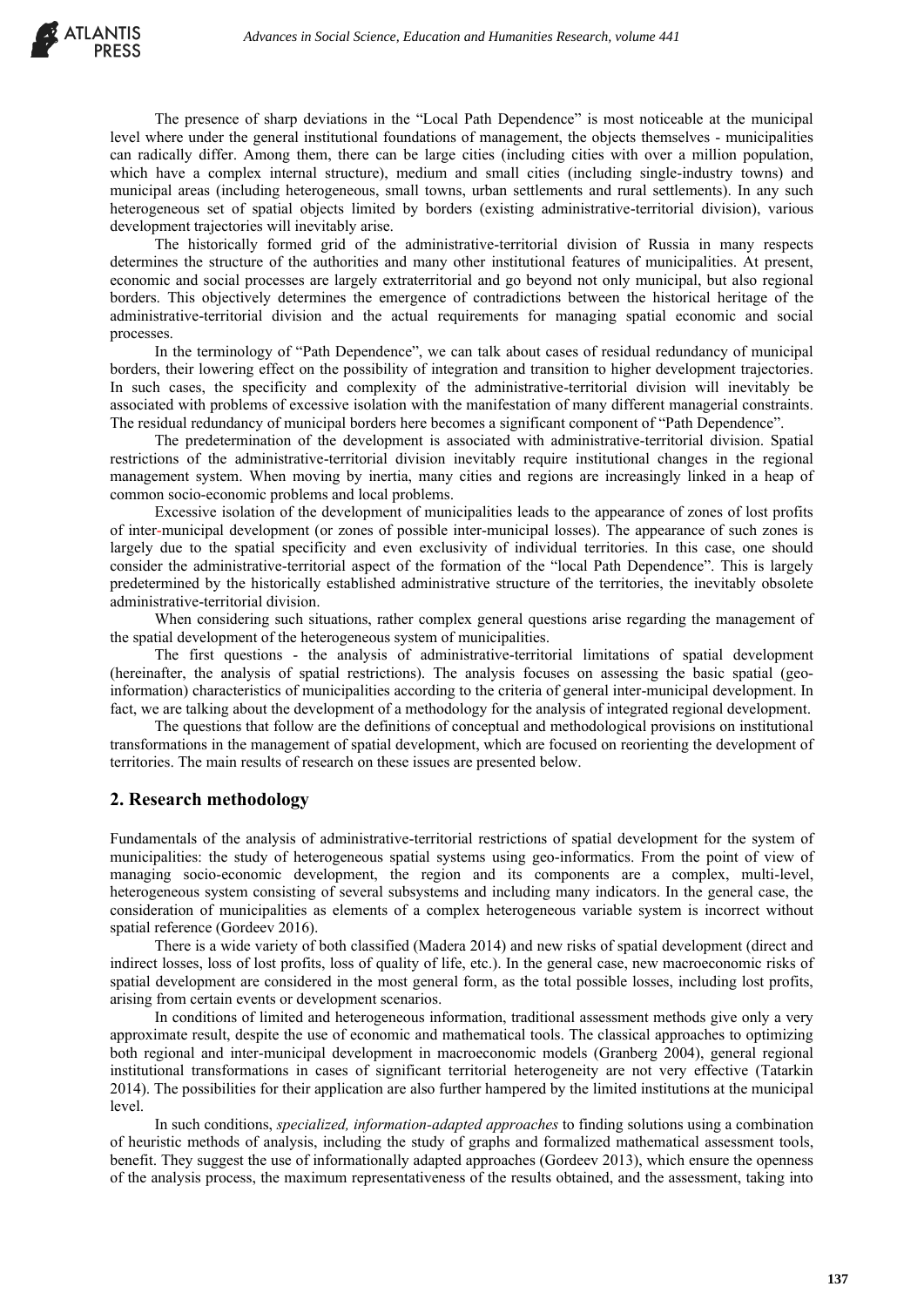

account the confidence factor in its perception (Sorokin 2016). With such an information-adapted heuristic approach, the analysis includes data visualization - specialized informational preparation of graphic materials, supplemented by digital estimates. The search for solutions in this case is largely based on the principles of "soft systems methodology" (Checkland 1990). In such regional studies, the experience of formal classifications (Tikunov 1997) in combination with geo-information technologies (Gordeev 2016) becomes a key element of the analysis.

Given the complexity of generating digital estimates, considering statistical errors (the so-called "sly numbers" factor (Khanin 2018), first of all, the issues of classification, comparison, relative and qualitative estimates are considered.

The key areas of analysis of the spatial development of municipalities by geo-information methods are related to the classification and assessment of the characteristics of territories in order to identify the risks of their development. Among them, three should be distinguished:

- Limited territory and deformation of the development of settlements (within the existing borders);
- Isolation of individual peripheral zones (significant remoteness, enclaves, etc.);
- The inconsistency of local development priorities of neighbouring municipalities (multidirectional development vectors and loss of synergy).

## **3. Results**

The results of the analysis of heterogeneous systems of municipalities using the above methodology are presented on the example of the central part of the Chelyabinsk region of Russia. This part of the territory of the macro-region of the Urals can be considered as *a representative indicator of the spatial problems of the "old" industrial territories.* Up to a dozen diverse territorial entities are represented here: a megalopolis (Chelyabinsk the administrative centre with a population of over a million people), small cities (with a population of 40-200 thousand people), municipal areas (relatively sparsely populated suburban and agricultural territories, uniting about a dozen rural settlements). This territory is considered as the "Chelyabinsk agglomeration" (Fig.1), a promising "growth point", the territory is a leader in regional socio-economic development. The values of population density differ markedly and characterize the settlement frame of municipal regions near the Chelyabinsk city.



**Fig.1.** Contours of municipalities of the Chelyabinsk agglomeration with gradation in population density (fill tone is proportional to the values) Source: Own results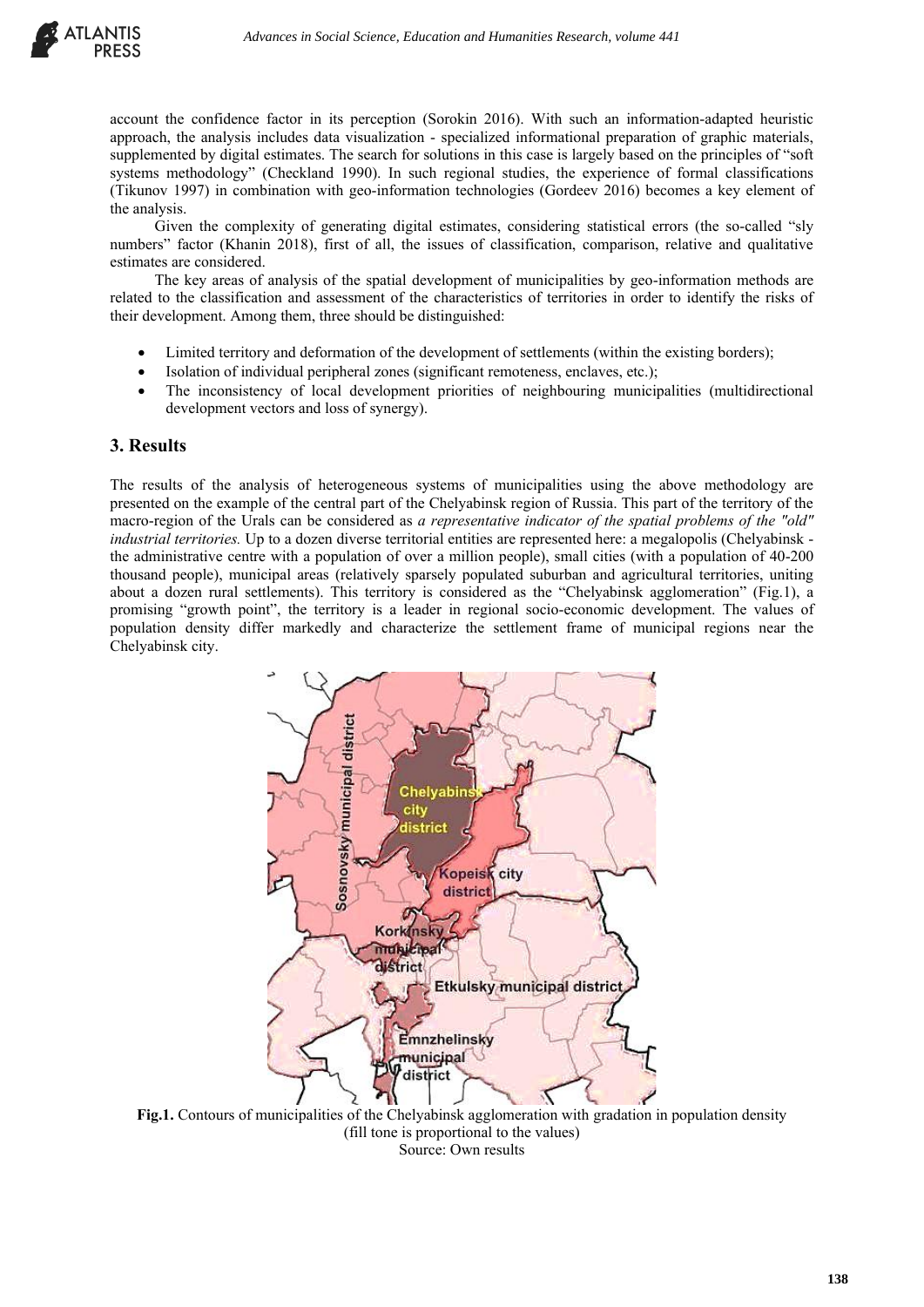The analysis allows us to identify a number of the following factors that reduce the impact on the possibility of the territory moving to higher development paths. They are associated with the obsolete legacy of administrative territorial division - the spatial aspect of the "Path Dependence".

Limited territory. The problem of limited territory in this case is associated with the residual "industrial" configuration of small cities and the gradual "deformation" of the potential for self-development. The space of many urban entities in Russia was formed by administrative decisions in relatively short periods of industrialization. Such transformations changed the position in the space of the results of the previous secular spatial evolution. The historically established limited territory of most urban settlements is now largely due to the residual "industrial" configuration, which is little in line with the current prospects for sustainable and efficient development of territories. These territories also retained an outdated management structure.

In fact, small cities - municipal centres as a result of such a territorial "cutting" were faced with a deficit of the surrounding space necessary for perspective spatial development. They clearly show the problem of a significant discrepancy between the socio-economic potential and the surrounding space. Further, for such municipalities, the inevitable problems of implementing any spatial and infrastructure projects (related to going abroad), the remnant of infrastructure oriented towards previous goals, limited tax revenues and many others.

Isolation of individual peripheral zones. The isolation of individual zones, in this case called peripheral, is associated with the fragmentation of suburban municipal areas and the threats of the estrangement of individual settlements. The heterogeneity of the development of the territories of the considered municipal regions also bears a noticeable previous historical trace in many respects. The historical "box" of small towns discussed above inevitably leads to a related problem of the complex configuration of the borders of the surrounding municipal areas. She also reflected in the bizarre configuration of rural settlements (internal municipal administrative-territorial division).

With such a complex and heterogeneous configuration of the districts, the problem of the "municipal periphery" is logical. The consequence of isolation here is the residuals of the solution of infrastructure, economic and sociocultural problems of the territories. This primarily affects largely isolated sections ("enclaves") of areas near small towns with a residual border configuration. These are largely isolated sections that do not have adequate transport accessibility (highlighted with blue circles – Fig.2). These sites have restrictions on socio-economic interaction with the surrounding territory, due to the irrelevant administrativeterritorial division grid.



**Fig.2.** Largely isolated sections ("enclaves") of districts near small towns with a residual border configuration Source: Own results

The inconsistency of local municipal priorities. Such contradictions are associated with the multidirectional development vectors of neighbouring municipalities, the loss of development synergies, the actual spontaneity of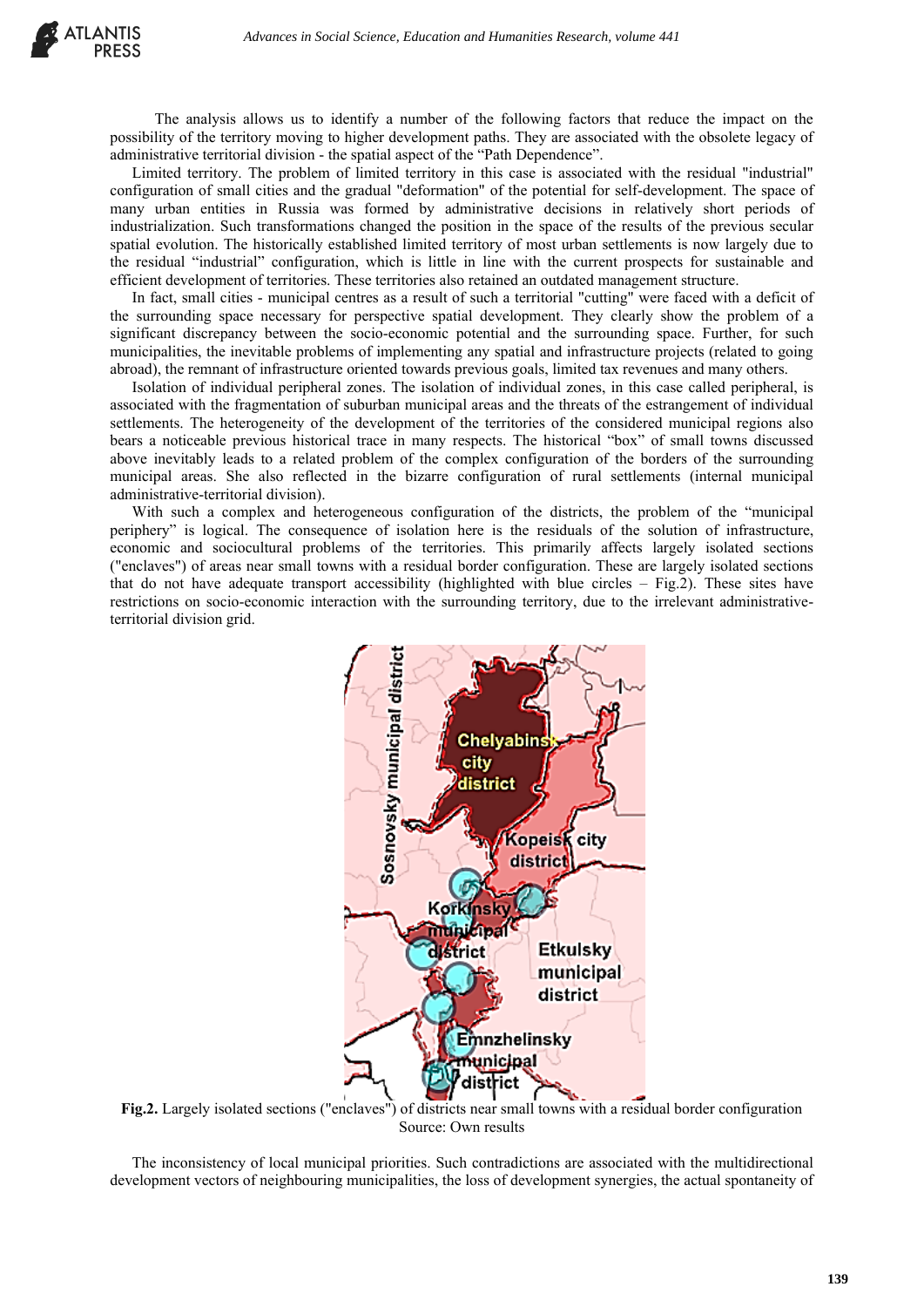

inter-municipal integration and agglomeration processes. The heterogeneity of the group of individual municipalities is inevitably reflected in the differences in dynamics and development priorities. All this leads to certain imbalances in the socio-economic sphere. As a result, losses are suffered by both individual municipalities and the regional system. The complex system of formal and informal relationships, traditional for the interaction of several municipalities, inevitably hinders integration. This contributes to the development of "local Path Dependence" in accordance with "specific principalities" to the detriment of common interests.

In such a contradictory situation, the preferences of business and the population of the surrounding territories will increasingly focus on the development of economic and sociocultural relationships beyond the existing boundaries of the administrative-territorial division. Nevertheless, such integration and agglomeration processes here will inevitably be "deformed" by the grid of administrative-territorial division.

### **4. Conclusions**

All in all, the generalization and systematization of spatial restrictions noted above for the heterogeneous system of municipalities allows us to identify several priority areas for institutional transformations in the management of spatial development. These provisions are aimed at:

- elimination of inter-municipal contradictions;
- ensuring the effectiveness of inter-municipal projects;
- departure from the structure of administrative-territorial division in the formation of decisions.

Among the areas of transformation in control systems, the following should be noted:

Adaptation of the management system to eliminate contradictions in the interaction "municipality-region". In the current management practice of municipalities, the solution of serious non-standard issues inevitably affects the level of the region. Attempts to postpone the resolution of such issues are associated with the risks of their occurrence subsequently in the format of unpredictable situations ("black swan events") (Gordeev 2017).

The introduction of inter-municipal "emphasis" in the ongoing practice of regional and municipal management allows us to determine the methodological provisions for ensuring the effectiveness of intermunicipal projects.

The transition to a spatial development paradigm with a departure from the structure of administrativeterritorial division is associated with the practice of territorial development according to the criteria of socioeconomic efficiency, regardless of the boundaries of municipalities.

Similar and other changes in spatial development management are aimed at the formation of high growth and development synergies. They are characterized by such positive factors as a significant increase in cash turnover and capitalization. Their occurrence is usually associated with large regional projects. The total influence of factors related to the development of interaction between municipalities has a noticeable effect on the entire region. The organization of such effective interaction becomes a condition for the formation of territories of leaders of socio-economic development in rather difficult basic conditions.

#### **Acknowledgments**

This paper was prepared with the financial support of the Russian Foundation for Basic Research, grant RFBR 19-010-00964\19 "Modelling and visualization of spatial development scenarios of cross-border macro-region by the example of the Urals and the Northern Kazakhstan".

### **References**

Auzan AA (2015) "Effekt kolei". Problema zavisimosti ot trayektorii predshestvuyushchego razvitiya evolyutsiya gipotez. Vestnik Moskovskogo universiteta. Ekonomika 1(6):3–17

Bochko VS (2016) Ekonomicheskaya samostoyatel'nost' regionov v usloviyakh novoy real'nosti. Ekonomika regiona 12(2):342–358. doi: [10.17059/2016-2-2](https://doi.org/10.17059/2016-2-2)

Checkland P, Soft systems methodology in action, 1<sup>st</sup> edn. (N.Y: John Wileys Sons Inc, 1990), 332 p.

David PA (1985) Clio and the Economics of QWERTY. The American economic review 75(2):332-341

Gordeev SS (2017) Tochki rosta i novyy trend industrial'nogo razvitiya Urala. Sotsium i vlast' 5(67):74–82